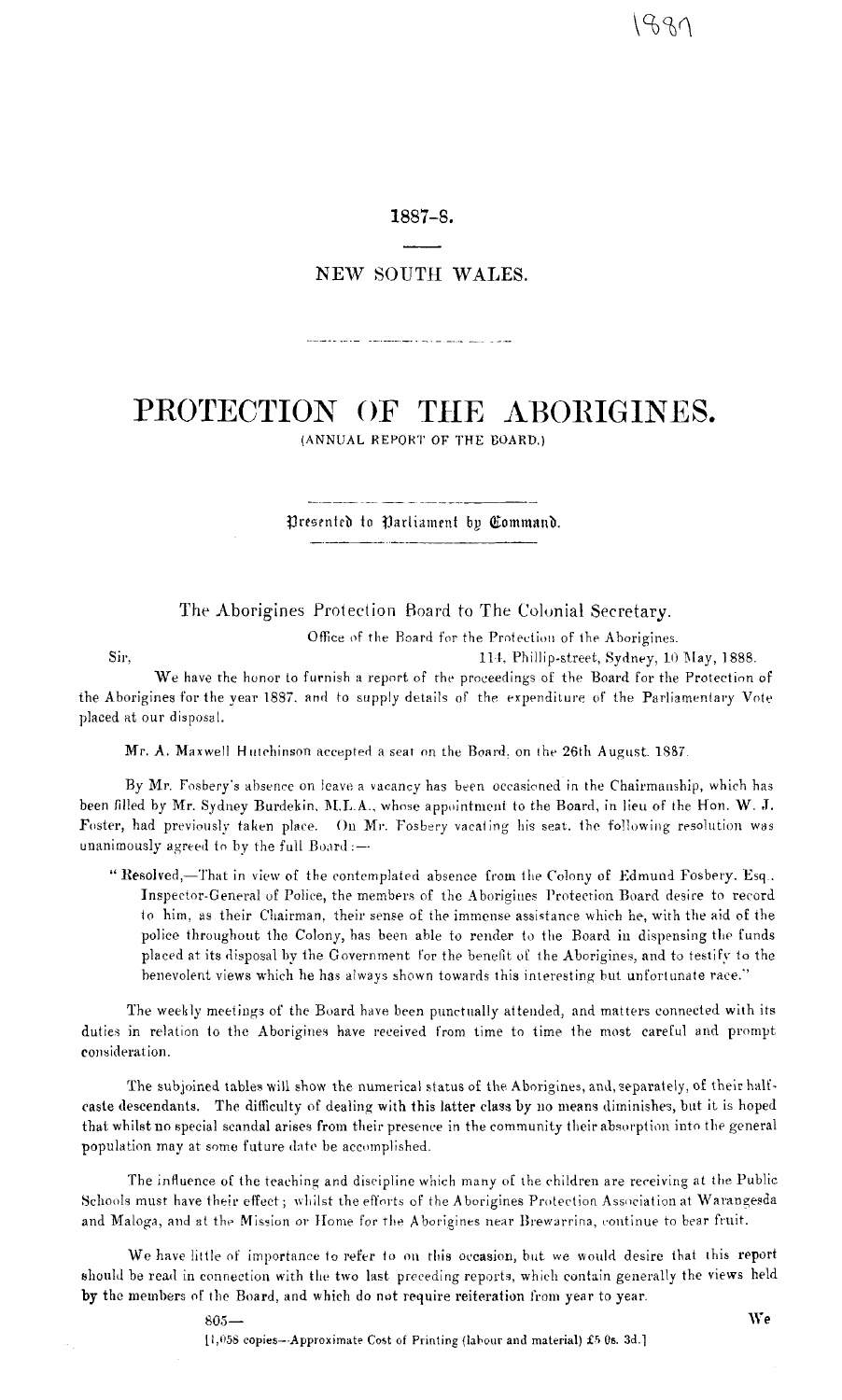We, however, desire to say that we are more than ever impressed with the sense of the duty the Colony owes to the unfortunate Aboriginal race, and to express an opinion that the provision which has been made by Parliament has been sufficient to relieve pressing necessities. We do not, however, desire to conceal the probability that our expenditure must increase year by year, as the race becomes more conversant with the willingness of the Government and the country to make its latter end as happy and comfortable as possible. We have,  $\&c$ .

> SYDNEY BURDEKIN, Chairman. PHILIP GIDLEY KING, M.L.C. RICHD. HILL, M.L.C. HUGH ROBISON. A. M. HUTCHINSON. HARMAN J. TARRANT, F.R.C.S.E.

|                               |           |           |                          | Census, October, 1887. |        |           |                        |              |                 |           |                 |
|-------------------------------|-----------|-----------|--------------------------|------------------------|--------|-----------|------------------------|--------------|-----------------|-----------|-----------------|
|                               |           |           | Aborigines (full-blood)! |                        |        |           |                        | Half-castes. |                 |           |                 |
|                               |           | Adults.   |                          |                        |        |           | Adults.                |              |                 |           | Grand<br>Total. |
|                               | Males.    | Females.  | Total.                   | Children.              | Total. |           | Males. Females. Potal. |              | Children,       | Total.    |                 |
|                               |           |           |                          |                        |        |           |                        |              |                 |           |                 |
| By return. $1886$ 2,172       |           | 1,590     | 3,762                    | 1,131                  | 4,893  | 698       | 5.56                   |              | $1,254$ , 1,487 | 2,741     | 7,634           |
| $1887$ , $2,093$ 1,530<br>Do. |           |           | 3,623                    | 1,419                  | 5,042  | 662       | 573                    | 1,235        | 1,625           | 2,860     | 7,902           |
| Decrease                      | 79        | 60        | 139                      |                        |        | 36        |                        | 19           | .               | 1.1.1.1.1 |                 |
| Increase<br>.                 | 1.1.1.1.1 | 1.1.1.1.1 | 1.1.1.1.1.1              | 288                    | 149    | 1.1.1.1.1 | 17                     | 1.1.1.1.1    | 138             | 119       | .               |
|                               |           | .         |                          |                        | .      | .         | .                      | .            | .               | 1.1.1.1.1 | 268             |
|                               |           |           |                          |                        |        |           |                        |              |                 |           |                 |

ر<br>سال ب

ر<br>موسس موسیقی

Children attending School 398. Public, 350 ; private, 48.

|                                 |                  |                             |                      |                      |                      |                      | 1887.                         |                  |       |                  |
|---------------------------------|------------------|-----------------------------|----------------------|----------------------|----------------------|----------------------|-------------------------------|------------------|-------|------------------|
| Locality.                       |                  | Average monthly.            |                      | Period.              |                      |                      | Rations, Clothing, Work done. | Amount expended  |       |                  |
|                                 |                  | Adults. Children.           |                      |                      |                      |                      |                               | in the Year.     |       |                  |
|                                 |                  |                             |                      |                      |                      |                      |                               | £                | s.    | d.               |
| Angledool                       | 11               | 7                           |                      |                      |                      |                      |                               | 158              | 13    | 0                |
| Ballina                         | $\boldsymbol{2}$ | .                           | 12                   | , ,                  |                      | ٠,                   |                               |                  | 22 10 | 8                |
| Barrington                      | 8                | .                           | 12                   | ,                    | $\sim$ .             | $\cdot$ ,            |                               |                  | 65 12 | 5                |
| Bega                            | 6                | $\ldots$                    | 12                   | , ,                  | $\cdots$             | $\cdot$ ,            | , ,                           | 36               | -16   | 4                |
| Bonarbah                        | 2                | .                           | 3                    | $, \,$               | $\cdots$             | , ,                  |                               | 2                | 12    | 6                |
| Boorooma $\ldots \ldots \ldots$ | 7                | 8                           | 12                   | $, \cdot$            | $\cdots$             | $\ddot{\phantom{1}}$ |                               | 74               | 9     | 6                |
| Bourke                          | 3                | .                           | 12                   | ,,                   | $\cdots$             | $\ddot{\phantom{1}}$ |                               | 13               | 14    | 6                |
| Bouraville                      |                  | 2                           | 9                    | ,,                   | $\cdots$             | $\ddot{\phantom{1}}$ |                               | 15.              | 15    | 6                |
|                                 | 2                | $\alpha \rightarrow \infty$ | 3                    | , ,                  | $\ddotsc$            | $\ddot{\phantom{1}}$ |                               | 2                | 0     | 0                |
| Breeza                          | 6                | 5                           | 12                   | ,,                   | $\ldots$             | , ,                  |                               | 38.              | -15   | 2                |
| Brewarrina $\dots \dots$        | 8                | 4                           | 12                   | $\ddot{\phantom{1}}$ | $\sim$               | $\ddot{\phantom{0}}$ |                               | 103              | -12   | 9                |
|                                 | 37               |                             | 6                    | ٠,                   | $\sim$               | $\cdot$ ,            |                               |                  | 90-14 | 6                |
| Broughton Creek                 | 1                | 3                           | 3                    | , ,                  | $\sim 10^{-1}$       | $\ddot{\phantom{0}}$ |                               | 3                | 14    | 7                |
| Bullerawa                       | 2                |                             | $\ddot{\phantom{a}}$ | ٠,                   | $\sim$               | , ,                  |                               | 4                | 3     | 4                |
| Burrier                         | 2                | .                           | 6                    | $\ddot{\phantom{1}}$ | $\cdots$             | $, \cdot$            |                               | 7                | 8     | 7                |
| Camira (Laurence)               | 3                | .                           | $\overline{1}$       | $\cdot$ .            | .                    | , ,                  |                               | 6                | 3     | 5                |
| Collarendabri                   | 6                | .                           | 12                   | ٠,                   | $\ddot{\phantom{a}}$ | , ,                  |                               | 44               | 16    | $\Omega$         |
| $Coonabarabra$                  | $\boldsymbol{2}$ | .                           | 12                   | $, \,$               | $\cdots$             | $\cdot$ ,            |                               | 16               | 12    | 8                |
| Cootamundra                     | 2                | .                           | 1                    | , ,                  | .                    | ,,                   |                               | 0                | 6     | 7                |
| Copmanhurst                     | ı                | .                           | 5                    | $, \,$               | $\cdots$             | ٠,                   |                               | $\boldsymbol{2}$ | ı     | 3                |
| Copymurrumbilla                 | 13               | $\sim$                      | 12                   | ,,                   | $\cdots$             | $, \cdot$            |                               | 96               | 8     | 7                |
| $Cowra$                         | 5                | 7                           | 4                    | ,,                   | .                    | , ,                  |                               | Ħ                | 18    | 11               |
|                                 | 3                | 6                           | 12                   | $\ddot{\phantom{1}}$ | $\cdots$             | $, \cdot$            |                               | 43               |       | 0                |
| $Dandaloo$                      | 5                | .                           | $\boldsymbol{2}$     | $, \,$               | $\ddotsc$            | $\cdots$             |                               |                  | 14    | $\overline{1}$   |
| Denison Town                    | 6                | .                           | 8                    | $, \cdot$            | $\cdots$             | ,,                   |                               | 33               |       | -1               |
| Dubbo                           | Ħ                | 6                           | 12                   | $\ddot{\phantom{0}}$ | $\sim$               | , ,                  |                               | 67               | 0     | n                |
| $\textbf{Eden}$                 | 1                | 3                           | 8                    | ٠,                   | $\cdots$             | , ,                  |                               | 9                | 6     | 9                |
| Fernmount                       | 18               | .                           | 12                   | $, \cdot$            | $\cdots$             | $, \,$               |                               | 61               | 19    | 7                |
| Forster                         | 6                | ł                           | 12                   | $, \, ,$             | .                    | ٠,                   |                               | 72               | 0     | 3                |
| Gilgunnia                       | 5                |                             | 12                   | , ,                  | $\cdots$ .           | $\cdot$              |                               | 39               | 5     | -10              |
| Glenugie                        | 2                |                             | 12                   | ,,                   | $\cdots$             | $, \,$               |                               | 12               | 8     | $\boldsymbol{4}$ |
| Glenorchy                       | $\overline{2}$   | -1                          | 12                   | $\ddot{\phantom{1}}$ | $\cdots$             | ,,                   |                               | 24               | 6     | $\overline{2}$   |
| Goodooga                        | 12               | .                           | 12                   | $\ddot{\phantom{0}}$ | $\cdots$             | ٠,                   |                               | 85               | 16    | 0                |
| $G$ oonal                       | 7                | .                           | 12                   | ٠,                   | $\sim$               | ٠,                   |                               | 50               | 11    | 2                |
| Gulargambone                    | 15               | 7                           | 12                   | ,,                   | .                    | ٠,                   |                               | 82               | 14    |                  |
|                                 |                  |                             |                      |                      |                      |                      |                               |                  |       |                  |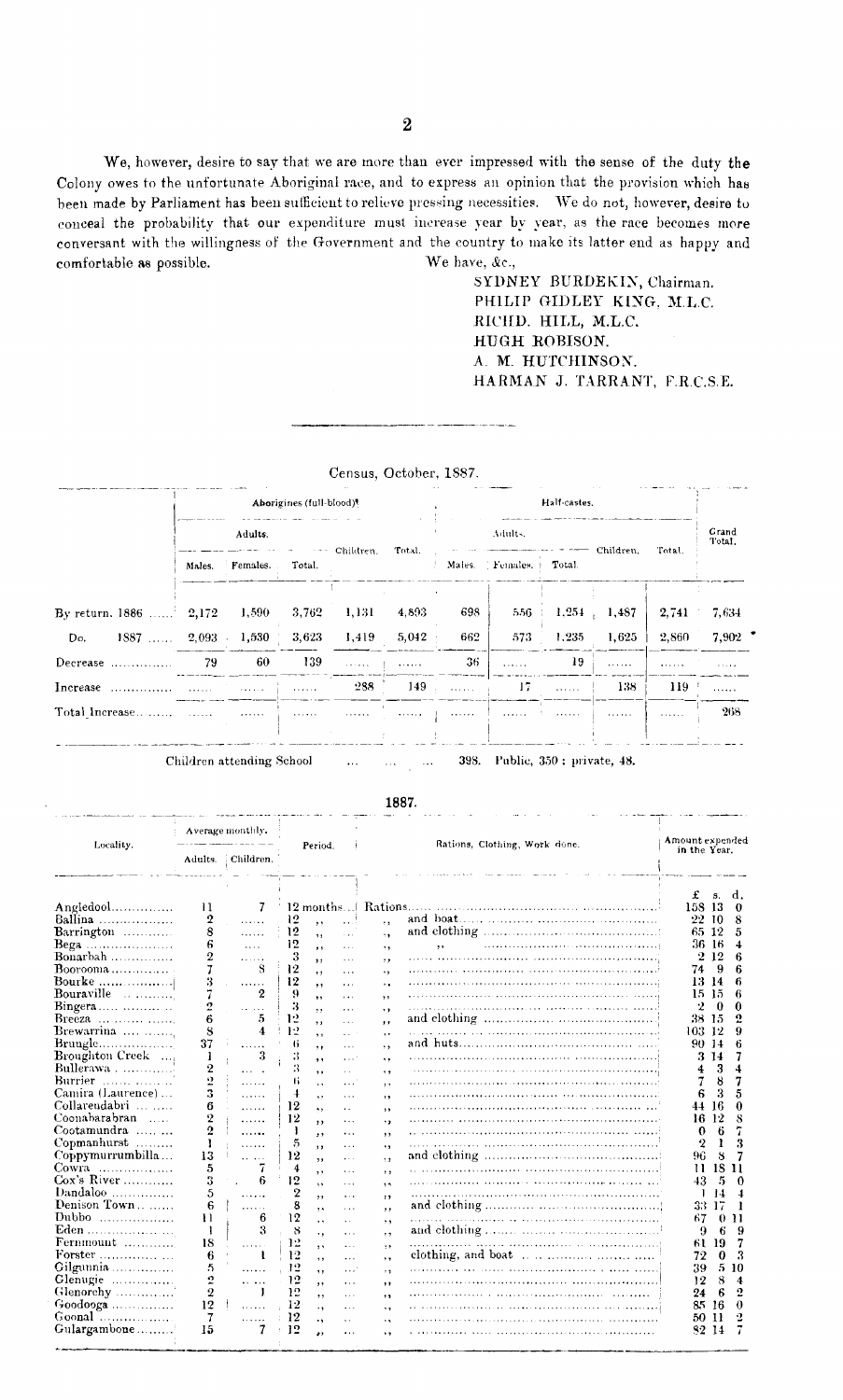|                                    |                   | Average monthly.       |                |                      |                  |                      |                                                                             |                                 |                  |                         |
|------------------------------------|-------------------|------------------------|----------------|----------------------|------------------|----------------------|-----------------------------------------------------------------------------|---------------------------------|------------------|-------------------------|
| Locality.                          | Adults.           | Children.              |                | Period.              |                  |                      | Rations, Clothing, Work done.                                               | Amount expended<br>in the Year. |                  |                         |
| Gulgong                            | 2                 | .                      |                |                      |                  |                      | 12 months Rations, clothing, nursing, and attendance on sick,               | £<br>32                         | $S_{\star}$<br>1 | d.<br>11                |
| Gundagai                           | 2                 | .                      | 6              | $, \cdot$            | $\cdots$         | , ,                  |                                                                             | $\boldsymbol{2}$                | 5                | 3                       |
| Gunnedah                           | 4                 | .                      | 12             | , ,                  | . 1              | ٠,                   |                                                                             |                                 | 25 10            | $\bf o$                 |
| Jervis Bay                         | 7                 | 9                      | 12             | ٠,                   | $\cdots$         | ,,                   |                                                                             |                                 | 58 18            | 8                       |
| Kangaroo Valley                    | 6                 | . <i>.</i>             | 12             | ,,                   | $\cdots$         | ,,                   |                                                                             |                                 | 36 15            | 0                       |
| $Kempsey$                          | 51                | 1.1.1.1                | 12             | , ,                  | $\cdots$         | $, \cdot$            | clothing, and medical attendance                                            | 239                             | J.               | 0                       |
| Kiama                              | 2                 | 15                     | 12             | ٠,                   | $\cdots$         | ,                    |                                                                             | 56                              | 8                | ł                       |
| Kogarah                            | 3                 | $\overline{2}$         | 12             | ,,                   | المعاملة         | ٠,                   |                                                                             | 18                              | $\boldsymbol{4}$ | 8                       |
| Lake Macouarie                     | 2                 | $\boldsymbol{2}$       | 12             | ٠,                   | . !              | 99                   |                                                                             | 14                              | 18               | 6                       |
| La Perouse                         | 8                 | 6                      | 12             | ,,                   |                  | ,,                   |                                                                             | 87                              | 6                | 6                       |
| $Lionsville$                       | 2                 | .                      | 12             | , ,                  | $\cdots$         | , ,                  |                                                                             | 13.                             | -18              | J.                      |
|                                    | 3                 | .<br>$\overline{2}$    | 12             | ,,                   | ., i             | ٠,                   |                                                                             | 16                              | 10               | 8                       |
|                                    | ı<br>4            |                        | 9<br>ł         | ,,                   | $\cdots$         | ٠,                   |                                                                             | 3<br>0                          | 5<br>17          | 0<br>7                  |
| Milparinka                         | 6                 |                        | 12             | ٠,                   | $\ddotsc$        | , ,                  |                                                                             | 58                              | 3                | 9                       |
| Milroy                             | П                 | 3                      | 12             | ٠,                   | $\cdots$         | ,,                   |                                                                             | 82                              | 9                | 6                       |
| Mogil Mogil<br>Moruya              | 5                 | 8                      | 12             | ,,                   | $\cdots$         | , ,                  |                                                                             | 51                              | 6                | 5                       |
| Mungindi ,                         | 24                | . 1                    | -12            | $, \,$               | $\ldots$         | ,,                   |                                                                             | 213                             | 6                | ı                       |
| Nambucca                           | П                 | 4                      | 12             | , ,                  | $\ldots$         | ,,                   |                                                                             | 57                              | 0                | 6                       |
| Narrandera                         | 12                | 14                     | 12             | ,,                   | $\cdots$         | ,,                   |                                                                             | 100                             | $\overline{2}$   | 7                       |
| Newstead                           | 3                 | .                      | 3              | $\cdots$             | $\cdots$<br>1.11 | $, \cdot$            |                                                                             | 4                               | 6                | 3                       |
| <b>Nowra</b>                       | 6                 | 6                      | 12             | ,,<br>,,             |                  | $\ddot{\phantom{1}}$ |                                                                             | 46                              | 3                | 10                      |
|                                    | 6                 | .                      | 5              | ٠,                   | $\cdots$         | , ,                  |                                                                             | 7                               | 5                | 9                       |
| <b>Penrith</b>                     | 1                 | 1                      | 12             | 55                   | $\sim$ $\sim$    | ,,<br>,,             |                                                                             | 5                               | 5                | $\mathbf{1}$            |
| Port Macquarie                     | 21                | u                      | 12             | ,,                   | $\ldots$ )       | ,,                   | and farm implements                                                         | 105                             | Ł                | 9                       |
| Port Stephens                      | 14                | .                      | 12             | ,,                   | $\cdots$         | , ,                  | repairs to boat, &c.                                                        | 100                             | r                | $\mathbf{2}$            |
| Quambone                           | 8                 | $\mathbf{1}$ . The set | 2              | ,,                   | $\cdots$         | $, \,$               |                                                                             | ı                               | 7                | 8                       |
| Singleton $\dots \dots$            | 17                | 13                     | 12             | ,,                   | $\cdots$         | ,,                   | clothing and tools $\ldots, \ldots, \ldots, \ldots, \ldots, \ldots, \ldots$ | 108                             | -15              | 3                       |
| Taree                              | 9                 | 9                      | 12             | ,,                   | .,               | ,,                   |                                                                             | 55                              | ı                | 2                       |
|                                    | 6                 | 4                      | 12             | ,,                   | أباده            | ,,                   |                                                                             | 61                              | 12               | 9                       |
| Terry Hi Hi                        | 15                | $\cdots$               | 12             | ٠,                   | $\cdots$         | , ,                  |                                                                             | 98                              | 8                | ı                       |
| Tilba Tilba                        | 14                | -11                    | 12             | $\ddot{\phantom{1}}$ | الدب             | , ,                  |                                                                             | 167                             | 10               | $\bf{0}$                |
| Tilpa                              | 3                 | .                      | 12             | ٠,                   |                  | ٠,                   |                                                                             |                                 | 31 18            | 8                       |
| $Tomakin$                          | 3                 | .                      | 12             | , ,                  | $\ldots$         | ٠,                   |                                                                             | 9                               | 13               | $\overline{\mathbf{2}}$ |
| $Tooloon$                          | 3                 | .                      | $\overline{4}$ | $, \cdot$            | $\cdots$         | ,,                   |                                                                             | 7                               | $_{0}$           | 7                       |
| Ulladull <b>a</b>                  | 10                | 14                     | 12             | ٠,                   | $\ldots$         | ,,                   | boat, paint, bark for huts $\ldots$ , $\ldots$                              | 165.                            | -11              | 7                       |
| $U$ lmarra                         | ı                 | .                      | 6              | ٠,                   | $\cdots$         | $, \,$               |                                                                             | 0                               | 4                | 6                       |
| Walcha                             | 3                 | 3                      | 10             | ,,                   | $\cdots$         | ,                    |                                                                             | 26                              | 5<br>4           | 6<br>3                  |
| Wanaaring                          | 4                 | 1.1.1.1                | 12             | $, \,$               | $\cdots$         | ,,                   |                                                                             | 19<br>36                        | 3                | 3                       |
| Warren                             | 7                 | .                      | 12             | ,,                   | $\cdots$         | $, \,$               |                                                                             | Ħ                               | 8                | 7                       |
| Wee Waa                            | 2<br>$\mathbf{I}$ | .                      | 12             | , ,                  | $\sim$ $\sim$    | ,,                   |                                                                             |                                 | 912              | 5                       |
| Wellingrove                        | 9                 | 5<br>6                 | 4<br>12        | ţ.                   | $\cdots$         | $, \cdot$            | and clothing                                                                | 113.                            | 16               | 7                       |
| Wellington                         | 18                | 8                      | 12             | ,,                   | $\ldots$         | , ,                  |                                                                             |                                 | 85 19            | 7                       |
| Wingham<br>Wollar                  | ı                 | $\overline{2}$         | 4              | ,,                   | $\ldots$         | $, \,$               |                                                                             | 6                               |                  | 911                     |
| Wollomombi                         | 4                 |                        | 12             | ,,                   | $\cdots$         | $, \,$               |                                                                             | 21                              |                  | 3 10                    |
| Windsor                            | 15                | 7                      | 12             | ,,                   | $\cdots$         | ٠.                   |                                                                             | 33                              | 1                | 8                       |
| Yass $\ldots \ldots \ldots \ldots$ | 2                 | 19                     | 12             | ,,                   | $\cdots$         | ,,                   |                                                                             | 111                             | 4                | 5                       |
|                                    |                   |                        |                | ,,                   | . j              | ,,                   |                                                                             |                                 |                  |                         |
| Totals                             | 601               | 244                    |                |                      |                  |                      |                                                                             | £4,021 13 $9$                   |                  |                         |

## WARANGESDA. -- Population, December, 1887.

| Adults. |              | Children. |              | Total. |
|---------|--------------|-----------|--------------|--------|
| Blacks. | Half-castes. | Blacks.   | Half-castes. |        |
| ______  | 10           | 10        | 16           | 50     |

Children attending Public School in December. 1887-20.

| Management                                   |           | $\ddotsc$ | $\ddotsc$                     | $\cdots$ | $\cdots$ | $\cdots$ | $\cdots$ | $\cdots$              | 231 | $3\quad 4$      |
|----------------------------------------------|-----------|-----------|-------------------------------|----------|----------|----------|----------|-----------------------|-----|-----------------|
| $\text{Clothing}$                            |           |           | $\epsilon \rightarrow \infty$ | $\cdots$ | $\cdots$ | $\cdots$ | $\cdots$ | $\cdots$              | 31  | 1 11            |
| Rations                                      | $\ddotsc$ |           |                               | $\cdots$ | $\cdots$ | $\cdots$ | $\cdots$ | $\dddot{\phantom{0}}$ | 364 | $4\overline{7}$ |
| Building material, tools, and furniture, &c. |           |           |                               |          |          | $\cdots$ | $\cdots$ | 1.11                  | 240 | 0 <sub>7</sub>  |

Of the above, £270 8s. 5d. was raised by private subscription, and **£207** 2s. 1**d.** by the sale of **wool,**  &c.; the cost to the Government was consequently £388 19s. l1d.